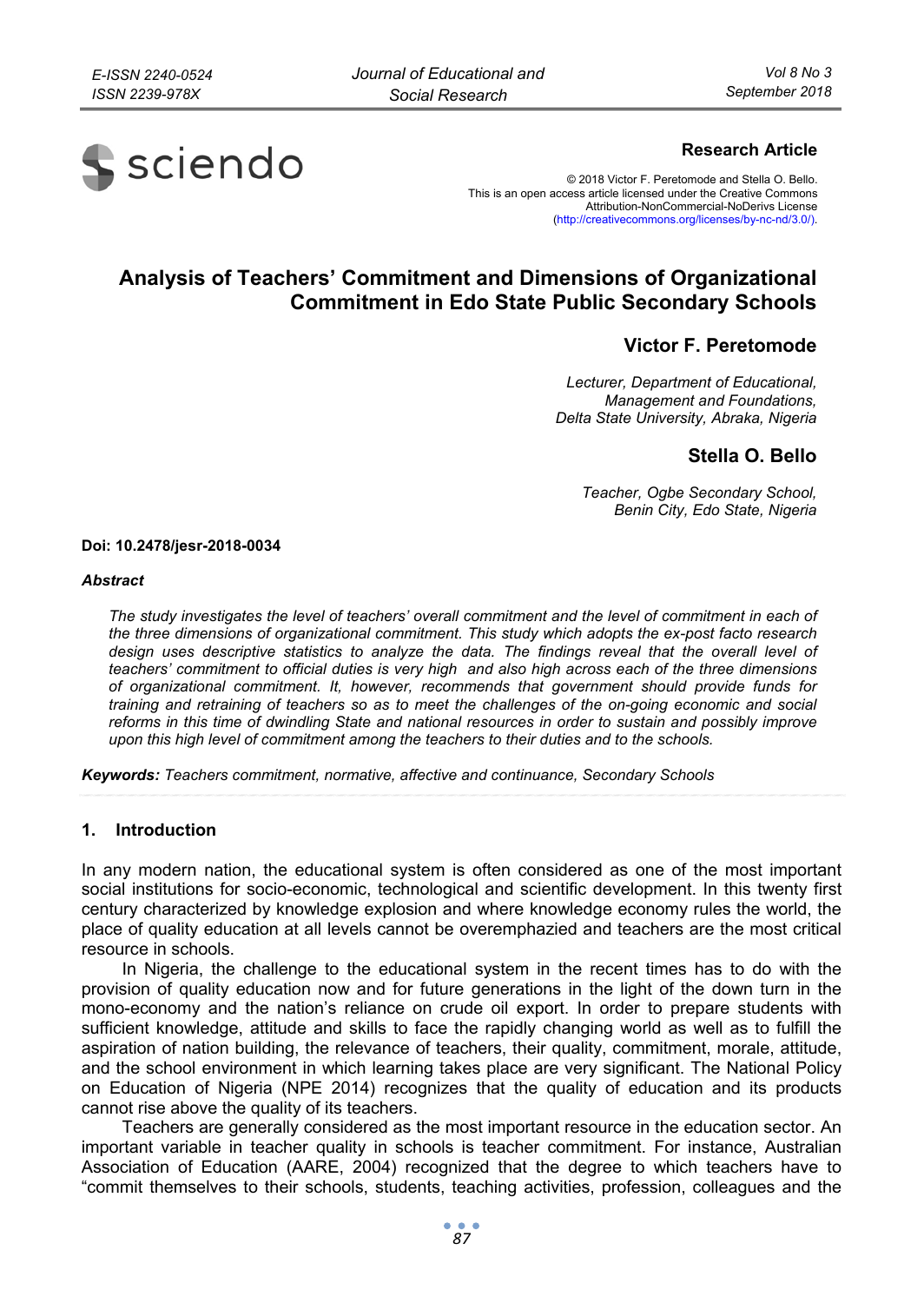| E-ISSN 2240-0524 | Journal of Educational and | Vol 8 No 3     |
|------------------|----------------------------|----------------|
| ISSN 2239-978X   | Social Research            | September 2018 |

society are very crucial (Karluki et al, 2014).

The concept of commitment is the subject of interest in many organizations because it refers not only to the level of investment in an organization but also signifies the strength of bound between an employee and an organization. This in turn reflects the degree to which an employee has internalized and adapted the characteristics and perspectives of the organization (Yukl, 2006; Morrow, 1993; Oreilly and Chatman, 1986; Buchanan, 1974).

There are several benefits accruable to an organization where commitment is dominant. These include teamwork, job satisfaction, participative decision making, openness, dedication to duty, responsible and high productive workers, decrease in employee turnover, decreased disagreements and conflicts and unexcused stay away from work among employees; among others (Asurakutlu, 2007; Bayukdere and Solmus, 2006 and Benkhoff, 1997). And Porter, Steers, Mowday and Boulian (1974) characterized organizational commitment by three factors namely the desire to remain in an organization, willingness to exert considerable efforts on its behalf and belief in and acceptance of its goals and values.

However, Meyer and Allen (1991), based on observations from several findings and types of organizations in 1990, developed a multidimensional model of commitment comprising three components namely affective, continuance and normative. Affective commitment (AC) has been defined as an employees emotional attachment to, identification with and involvement in the organization. Continuance commitment (CC), on the other hand, has to do with one's awareness of the material and psychological costs associated with leaving the present organization. The third component which is normative commitment has to do with an employee's ideology or a sense or feeling of obligations towards the organization and the individuals moral belief that it is right and moral to continue within the organization. For example, the school or the State may have granted scholarship to a teacher to undertake a training programme for which he had signed a bond to the school for certain number of years and he would not like to violate terms of the bond.

The three components of the Meyer and Allen (1997) have been represented pictorially in Figure 1.



**Figure 1:** Pictorial Presentation of the Three Types of Organizational Commitment

**Source:** Meyer, J.P and Allen, N.J (1 997). Commitment in the workplace: Theory, Research and Application. Thousandoaks, CA: SAGE Publications

#### **2. Statement of Problem**

Research findings have shown that organizational commitment can be a major determinant of organizational performance or effectiveness (Riketta, 2002) and Dannetta (2002) have found that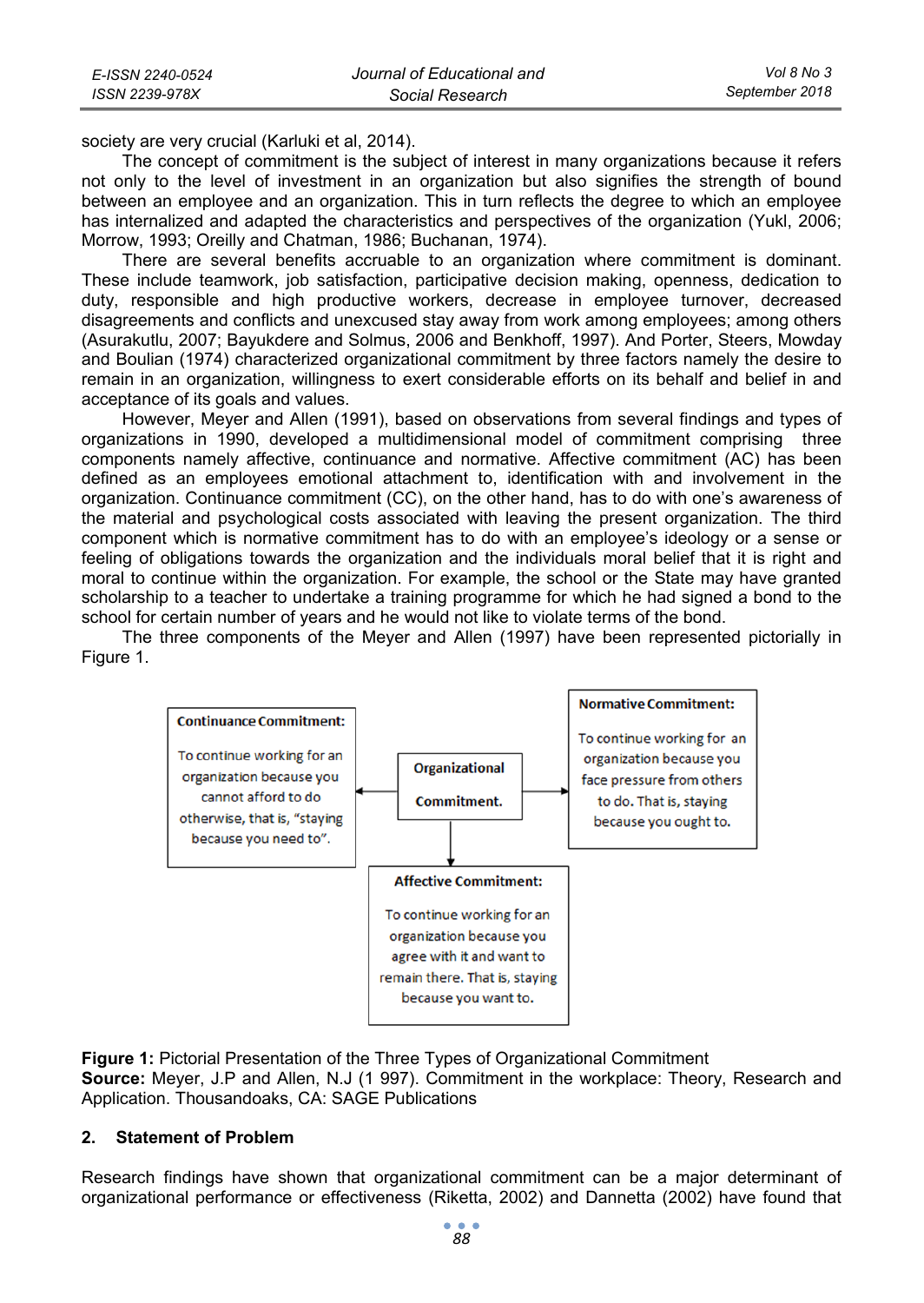| E-ISSN 2240-0524 | Journal of Educational and | Vol 8 No 3     |
|------------------|----------------------------|----------------|
| ISSN 2239-978X   | Social Research            | September 2018 |

committed teachers are dedicated to helping students learn regardless of academic difficulties or social background. It has also been established that once an employee has a true commitment it is hard to give up on the values that he believes in, in the organization.

In recent times, teachers' strike, students threats, violence, insecurity to life and property, underfunding, lack of facilities and the effects of the economic downturn have all conspired to make teaching in schools unpalatable and difficult in Nigeria. These problems are increasingly being recognized as serious issues that could pose challenges to teachers' level of commitment and the quality of education in States in Nigeria.

## **3. Purpose of Study**

The purpose of this short study was to examine the level of teachers overall commitment and the level of their commitment in each of the three dimensions of' organizational commitment in Edo State of Nigeria.

## **4. Research Questions**

The paper was set up to answer two research questions:

- 1) What is the level of teachers' overall commitment to their duties in Edo State public Secondary School?
- 2) What is the level of teachers' commitment in each of the three dimensions of organizational commitment?

## **5. Methodology**

This is a descriptive study based on the ex-post factor design. The population comprised all 4568 teachers in the 587 public Secondary Schools in the three Senatorial districts of Edo State. On the basis of proportional stratified random sampling technique, fifty nine (59) schools were selected from among 587 schools in the State and 475 teachers were randomly selected from the 59 public Secondary Schools to constitute the sample for the study. But 457 usable questionnaires representing 96% were actually used for the study.

A modified Standardized commitment questionnaire titled, "Teachers Commitment (TCSS)" with a test-retest reliability coefficient of 0.79 using Spearman Brown Prophecy(r) was used to collect data from the respondents. The data was analyzed using simple descriptive statistics, frequency, mean and standard deviation.

# **6. Results**

The findings were analyzed and presented according to the research questions.

**Research Question 1:** What is the level of teachers' commitment to their duties and school organization?

To answer this question, the descriptive statistics of mean and standard deviation were applied to the data related to the variable, teachers' commitment. A summary of the analysis is presented in Table 1. A mean score of 2.50 and above is considered high while a mean  $(\bar{X})$  less than 2.50 is considered to be low.

| Teachers' Commitment |     | М   |     | <b>Total Score</b> | Mean<br>$\overline{\phantom{a}}$ | <b>Standard Deviation</b><br>(sd) |
|----------------------|-----|-----|-----|--------------------|----------------------------------|-----------------------------------|
|                      | 457 | 200 | 257 | 1515               | າ າ າ<br>ا ن. ب                  | 0.303                             |

From the data in Table 1, the mean score of 3.31 was obtained and this showed that the overall level of teachers' commitment in Edo State public schools was high. On a four point scale this could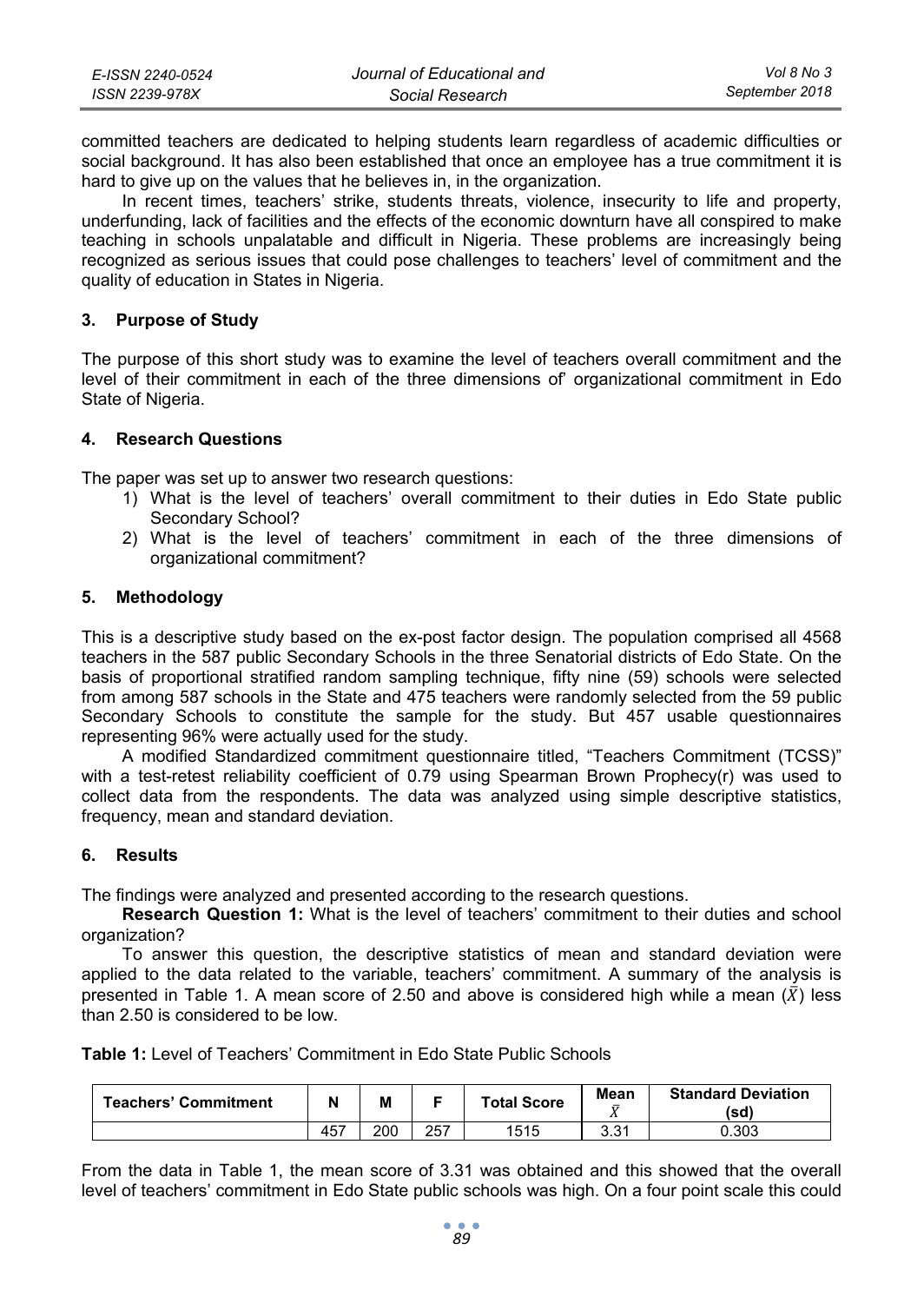| E-ISSN 2240-0524 | Journal of Educational and | Vol 8 No 3     |
|------------------|----------------------------|----------------|
| ISSN 2239-978X   | Social Research            | September 2018 |

be considered as a very high level of teachers' commitment, that is approximately 84%. It is interesting to note that while the commitment level of both male and female teachers is high, that of the female teachers (3.56) was higher than that of their male counterparts (3.06).

**Research Question Two:** What is the level of teachers' commitment in each of the three dimensions of organizational commitment?

To answer this research question, the descriptive statistics, mean and standard deviation were applied to the data related to the variable, teachers' organisational commitment. A summary of the analysis is presented in Table 2.

**Table 2:** Level of Teachers' Commitment in each of the Three Dimensions of Organisational Commitment

| Variable                           | <b>Organizational Commitment  </b> | N   |     |      |    | Total Score   Mean   %   Standard Deviation |
|------------------------------------|------------------------------------|-----|-----|------|----|---------------------------------------------|
|                                    | Affective                          | 180 | 640 | 3.55 | 89 | 2.76                                        |
| Teachers' Commitment   Continuance |                                    | 200 | 620 | 3.1  | 78 | 1.13                                        |
|                                    | Normative                          | 77  | 212 | 2.75 | 69 | 2.35                                        |

From the analysis in Table 2, the mean score of the affective organisational commitment is 3.55; that of continuance commitment is 3.1 and that of the normative is 2.75. Therefore, the level of teacher's commitment in each of the three dimensions of organisaional commitment is high. This implies that teachers' commitment is high across the three dimensions of organisational commitment with affective commitment having the highest mean of 3.55, followed by continuance commitment with a mean of 3.1 and normative commitment, the lowest, with a mean of 2.75.

## **7. Discussion**

The study examined teachers' overall commitment to duties and their level of commitment in each of the three components of organizational commitment among teachers in Edo State public secondary schools. The study found that the overall level of teachers commitment to the School organization is very high and that of female teachers was higher than that of the male teachers. The inference from this is that the teachers are doing what they were employed to do. This may be due to threat of sanctions against erring teachers if they fail to perform their duties or absent themselves from school and the possible loss of job. This finding is a confirmation of Mutcher's (2005) study which stated that highly committed teachers are dedicated in making a difference; they show willingness to devote personal time outside the classroom and develop quality relationship while managing the work of teaching. The findings of Odor (1975) had shown that no matter the availability of educational infrastructure in the school system, they mean nothing if there are no committed teachers in the public schools. To ensure the successful operation of the school system, committed teachers are needed for schools to perform effectively.

The study also revealed that teachers' commitment to school organization is high across the three dimensions of organizational commitment. This finding is in agreement with those by Kushman (1992), Riehl and Sipple (1996) and Mowday, Steers and Porter (1979). In Edo State, this implies that the teachers are committed because they want to stay in the education system, or have to or ought to because of emotional and psychological attachment to helping students learn. In addition, it could be due to the fear of losing social and economic benefits and / or because of moral obligation to remain within the school system because government might have contributed toward the training of many of these teachers. Finally, their commitment could be attributed to their wiliness and enthusiasm to continue to work in the school system rather than quit for another job at the slightest opportunity (Hulexen, 2009).

Some of the benefits of high committed teachers would include their willingness to do extra work without pay after school hours, punctuality to school and to their classes and other duties (Karluki et al, 2014: 1594) and low attrition rate.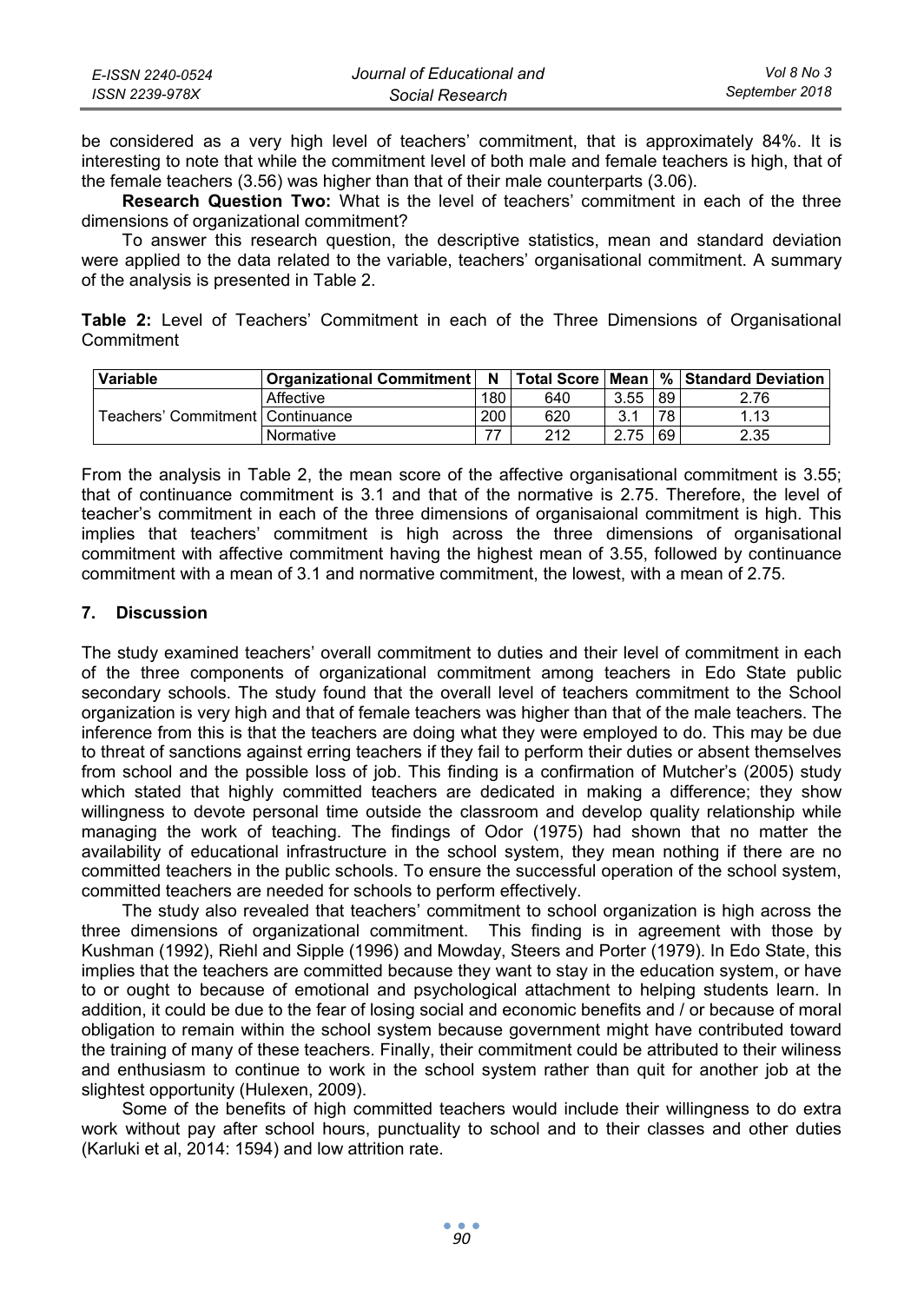## **8. Conclusion**

The study revealed that teachers in Edo State were highly committed to their work and their commitment is across the three components of organizational commitment. With this high level of commitment among teachers, individual teachers in Edo State would more likely identify with the school and subject matter (Day, 2000), show more desire to carry out the goals of teaching, willing to take on the tasks assigned and to acquire knowledge necessary to do the Job (Good, 2010). According to Nwosu (2012), such committed teachers were likely also to develop sustained energy and efforts. Malik and Rami (2013) have also opined that commitment may also be a basic source of motivation. Thus, Edo State Schools were most likely to benefit from teachers' commitment.

Teachers' commitment to efficiency, productivity and effectiveness in teaching and learning would translate into better school examination results and higher pass rates for learners. It can be concluded that schools which seek to retain their teachers by building strong organizational commitment are in a better position to reap the benefits of a more dedicated, motivated, punctual and reliable teaching staff (Karluki and others, 2014).

Based on the findings, it was recommended that administrators and policy makers alike should seek a plan for modalities of making teaching a more attractive career choice to produce sustainable school improvement and continuous teacher commitment. It is also important for stakeholders to know the aspect of the dimension that play an important role in boosting the commitment of teachers. Until this is done, their present commitment level may not be improved upon or sustained. The teachers should be promoted as at when due and subject them to training and retraining in light of knowledge explosion as the world has become a global village with smart technologies, social media and the internet. This may serve as incentive to aspiring teachers.

## **References**

- AARE (2004) "Teacher Commitment and Engagement: The Dimensions of Idology and Practice associated with Teacher Commitment and Engagement within Australian Perspective; (online:http://www.aare.edu.au/02pap/croo2522.html)
- Achimugu, L. (2005). *The Agonies of Nigerian Teachers*. Ibadan Nigeria: Heinernann Educational Books (Nigeria) Plc.
- Ackerman, T., Heafner, T. & Bartz, D. (2006, April 10). An examination of the relationship between teacher quality and student achievement. (Paper presented at the 2006 annual meeting of America "Educational Research Association, San Francisco, CA).

Asurakutlu, T. (2007). "Trust, Culture and Organizational Reflection". In *Managerial Organizational Behavior in Culture, Context*. Erdem, R. and C. S. Cukur (eds). Turkish Psychological Association Publishing.

Benkhoff, B. (1997). "Disentangling Organizational Commitment". *Personnel Review*, 26.

Buchanan, B. (1974). "Building Organizational Commitment: The Socialization of Managers in Work Organizations". *Administrative Science Quarterly'*. 1 9.

Buyukdere, B.& Solmus, T. (2006). Interpersonal Trust in a Work and a Life. htt://www. sguc. org.

- Dannetta, V. (2002). "What Factors Influence a Teacher's Commitment to Student Learning?" *Leadership and Policy in Schools*, 1(2), 144-171.
- Hall, D., Schneider, B. & Nygren, H. (1970). "Personal factors in Organizational Identification". "*Administrative Science Quarterly*, 15, 176-190.
- Karluki, K.A, Ndirangu, M. Song, K.A. and Oako, M.E. (2014). "Secondary School Teachers' Perceptions of the Factors that Influence their Morale and Commitment to work: A Case of Nakuru District. "*International Journal of Innovation and Applied Studies*, 9 (4 December): 1589 – 1597)
- Kushman, J.W. (1992). "The Organizational Dynamics of Teacher Workplace Commitment: A Study of Urban Elementary and Middle Schools". *Educational Administrative Quarterly*, 28, 1:5-42.
- Meyer J.P. & Allen, N.J. (1991). "A Three Component Conceptualization of Organizational Commitment". *Human Resource Management Review*, 1(1), 61-89.
- Meyer, J.P. & Allen, N.J. (1997). *Commitment in the Workplace: Theory, Research, and Application*. Thousand Oaks, CA: SAGE Publications
- Mosadeghrad, A.M. Perlie, E. & Rosenberg, D. (2011). "A Study of Relationship between Job Stress, Quality of Working Life and Turnover intention among Hospital Employees". *Health Services Management Research Journal*, 24(4): 170-18 1.